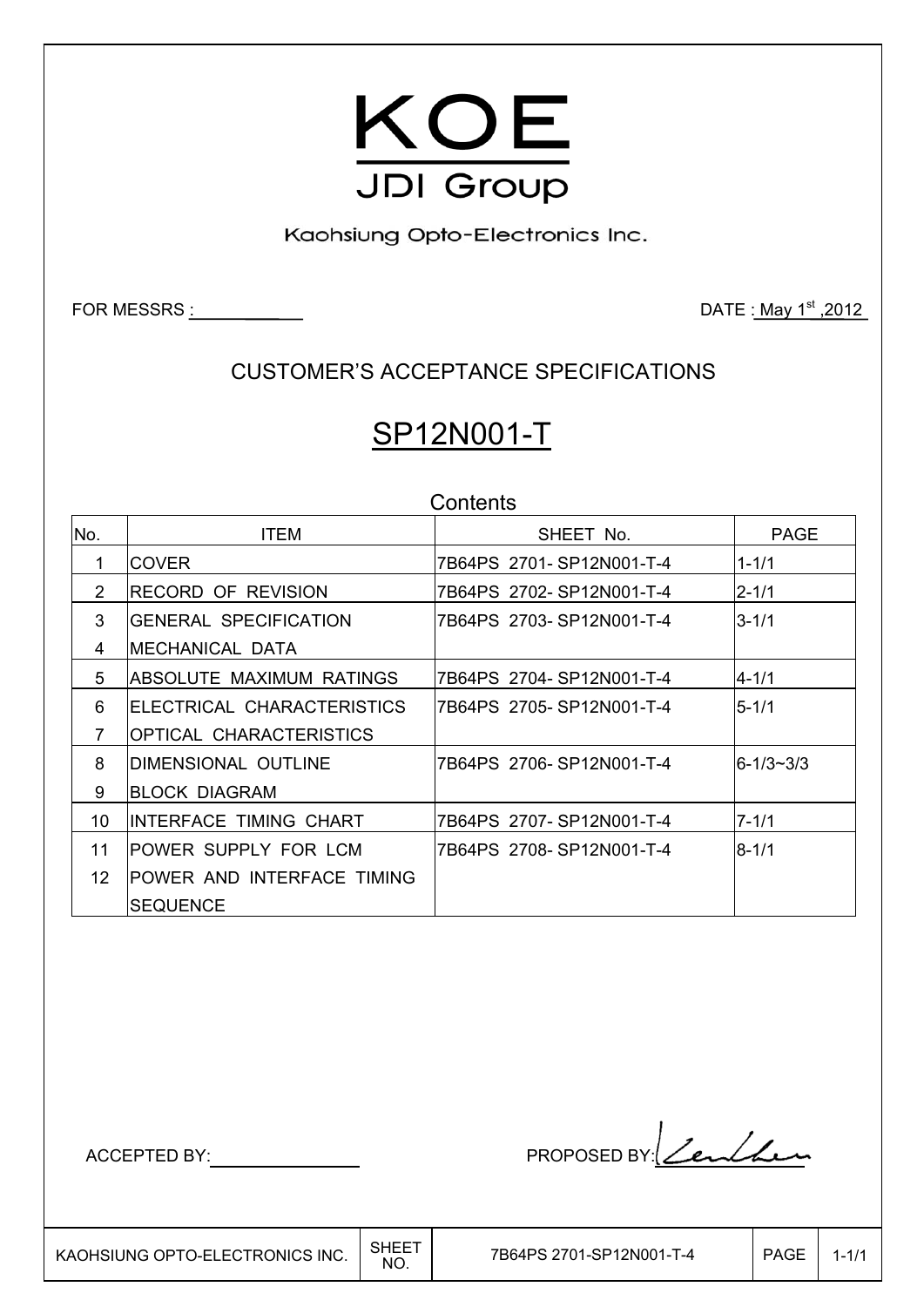# RECORD OF REVISION

| <b>DATE</b>                             | SHEET No.                                | <b>SUMMARY</b>                                        |             |           |  |  |  |  |
|-----------------------------------------|------------------------------------------|-------------------------------------------------------|-------------|-----------|--|--|--|--|
| May.29, '02                             | 7B64PS 2703                              | CHANGED:                                              |             |           |  |  |  |  |
|                                         | SP12N001-T-2                             | 3. MECHANICAL DATA                                    |             |           |  |  |  |  |
|                                         | PAGE 3-1/1                               | (10)LCD Controller IC<br>$LC7982A \rightarrow LC7981$ |             |           |  |  |  |  |
|                                         |                                          |                                                       |             |           |  |  |  |  |
|                                         | 7B64PS 2707<br>SP12N001-T-2              | CHANGED:<br>10.TIMING CHARACTERISTICS                 |             |           |  |  |  |  |
|                                         | PAGE 7-1/1                               | Ta=-20 to 75°C $\rightarrow$ Ta=0 to 50°C             |             |           |  |  |  |  |
|                                         | 7B64PS 2708                              | CHANGED:                                              |             |           |  |  |  |  |
|                                         | SP12N001-T-2                             | 12. POWER AND INTERFACE TIMING SEQUENCE               |             |           |  |  |  |  |
|                                         | PAGE 8-1/1                               | Note: controller LC7982A $\rightarrow$ LC7981         |             |           |  |  |  |  |
| Nov.13,'08                              | 7B64PS 2703                              | Changed:                                              |             |           |  |  |  |  |
|                                         | SP12N001-T-3                             | 4.MECHANICAL DATA                                     |             |           |  |  |  |  |
|                                         | $(9)$ EL NO.NEL-5LL-715-W → C180-W620-A2 |                                                       |             |           |  |  |  |  |
|                                         | PAGE 3-1/1                               | Maker: NEC $\rightarrow$ SOD                          |             |           |  |  |  |  |
| May 01, 12                              | All pages                                | Company name changed:                                 |             |           |  |  |  |  |
|                                         |                                          |                                                       |             |           |  |  |  |  |
| KAOHSIUNG HITACHI ELECTRONICS CO., LTD. |                                          |                                                       |             |           |  |  |  |  |
|                                         |                                          |                                                       |             |           |  |  |  |  |
|                                         |                                          | KAOHSIUNG OPTO-ELECTRONICS INC.                       |             |           |  |  |  |  |
|                                         |                                          |                                                       |             |           |  |  |  |  |
|                                         |                                          |                                                       |             |           |  |  |  |  |
|                                         |                                          |                                                       |             |           |  |  |  |  |
|                                         |                                          |                                                       |             |           |  |  |  |  |
|                                         |                                          |                                                       |             |           |  |  |  |  |
|                                         |                                          |                                                       |             |           |  |  |  |  |
|                                         |                                          |                                                       |             |           |  |  |  |  |
|                                         |                                          |                                                       |             |           |  |  |  |  |
|                                         |                                          |                                                       |             |           |  |  |  |  |
|                                         |                                          |                                                       |             |           |  |  |  |  |
|                                         |                                          |                                                       |             |           |  |  |  |  |
|                                         |                                          |                                                       |             |           |  |  |  |  |
|                                         |                                          |                                                       |             |           |  |  |  |  |
|                                         |                                          |                                                       |             |           |  |  |  |  |
|                                         |                                          |                                                       |             |           |  |  |  |  |
|                                         |                                          |                                                       |             |           |  |  |  |  |
|                                         |                                          |                                                       |             |           |  |  |  |  |
|                                         |                                          |                                                       |             |           |  |  |  |  |
|                                         |                                          |                                                       |             |           |  |  |  |  |
|                                         |                                          |                                                       |             |           |  |  |  |  |
|                                         |                                          |                                                       |             |           |  |  |  |  |
|                                         |                                          |                                                       |             |           |  |  |  |  |
|                                         |                                          |                                                       |             |           |  |  |  |  |
|                                         |                                          |                                                       |             |           |  |  |  |  |
|                                         |                                          |                                                       |             |           |  |  |  |  |
|                                         |                                          |                                                       |             |           |  |  |  |  |
|                                         |                                          |                                                       |             |           |  |  |  |  |
|                                         |                                          |                                                       |             |           |  |  |  |  |
|                                         | KAOHSIUNG OPTO-ELECTRONICS INC.          | <b>SHEET</b><br>7B64PS 2702-SP12N001-T-4<br>NO.       | <b>PAGE</b> | $2 - 1/1$ |  |  |  |  |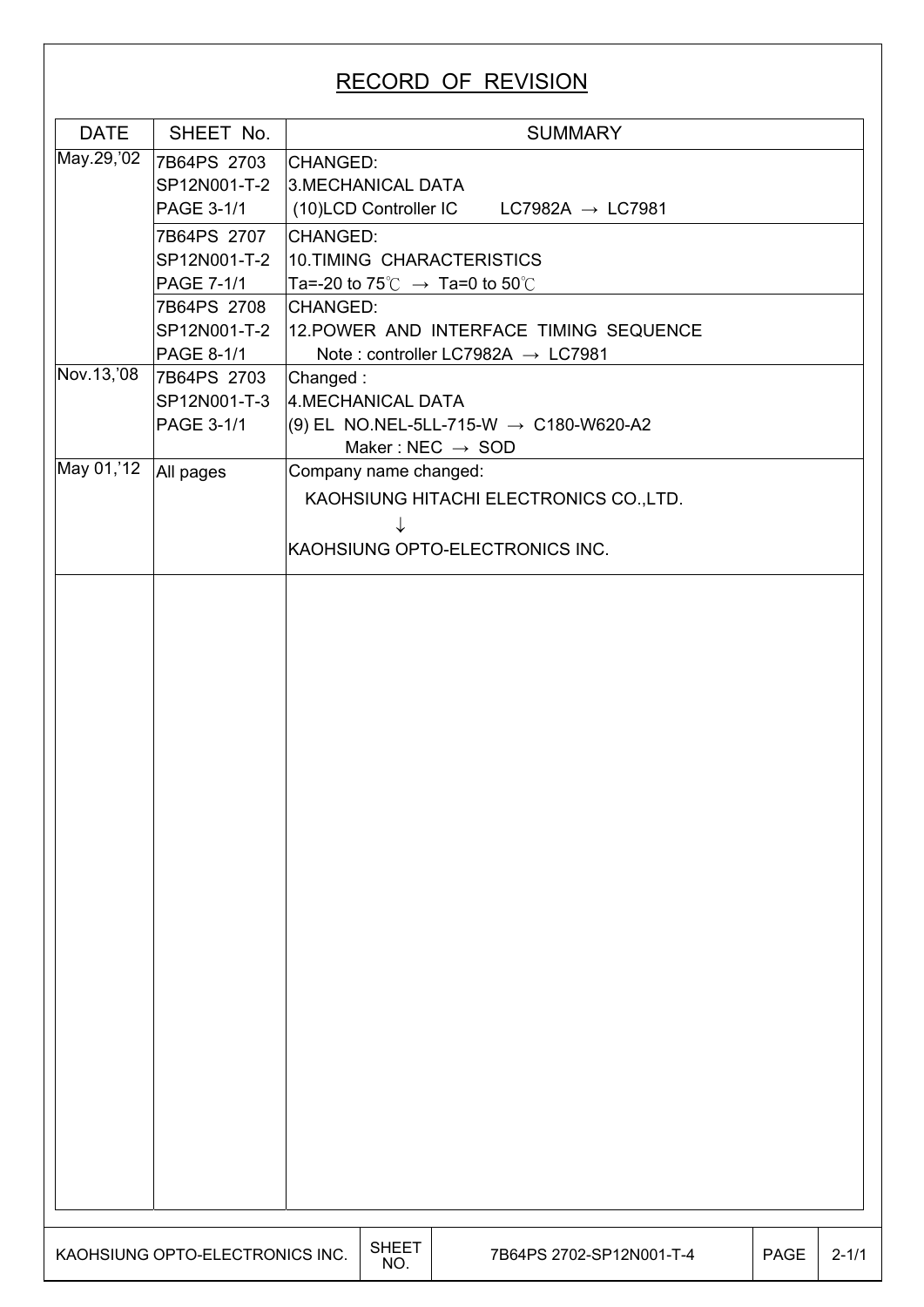### 3.GENERAL SPECIFICATIONS.

 3.1 Standard Specifications  $3284PS$  2501 – 401 – 1

This individual specifications is prior to general specification.

Note 1. No KOE mark, No. ITEM No. be printed on PCB.

#### 4. MECHANICAL DATA

| (1) | Number Of Dots         | 256 (W) × 64 (H) DOTS                                  |
|-----|------------------------|--------------------------------------------------------|
| (2) | Module Size            | 160.0 (W) $\times$ 68.0 (H) $\times$ 9.5 (D) (MAX.) mm |
| (3) | Effective Display Area | 126.3 (W) $\times$ 37.0 (H) mm                         |
| (4) | Dot Size               | $0.44$ (W) $\times$ 0.44 (H) mm                        |
| (5) | Dot Pitch              | $0.47$ (W) $\times$ 0.47 (H) mm                        |
|     | (7) Viewing Direction  | 6 O'clock                                              |
|     | $(8)$ LCD Type         | New gray mode with EL backlight                        |
|     |                        | lighting color white                                   |
| (9) | EL                     | No.C180-W620-A2                                        |
|     |                        | Maker: SOD                                             |
|     | (10) LCD Controller IC | LC7981/SANYO                                           |

| 7B64PS 2703-SP12N001-T-4<br><b>PAGE</b><br>KAOHSIUNG OPTO-ELECTRONICS INC.<br>NO. |  | SHEET |  |  | $3 - 1/1$ |
|-----------------------------------------------------------------------------------|--|-------|--|--|-----------|
|-----------------------------------------------------------------------------------|--|-------|--|--|-----------|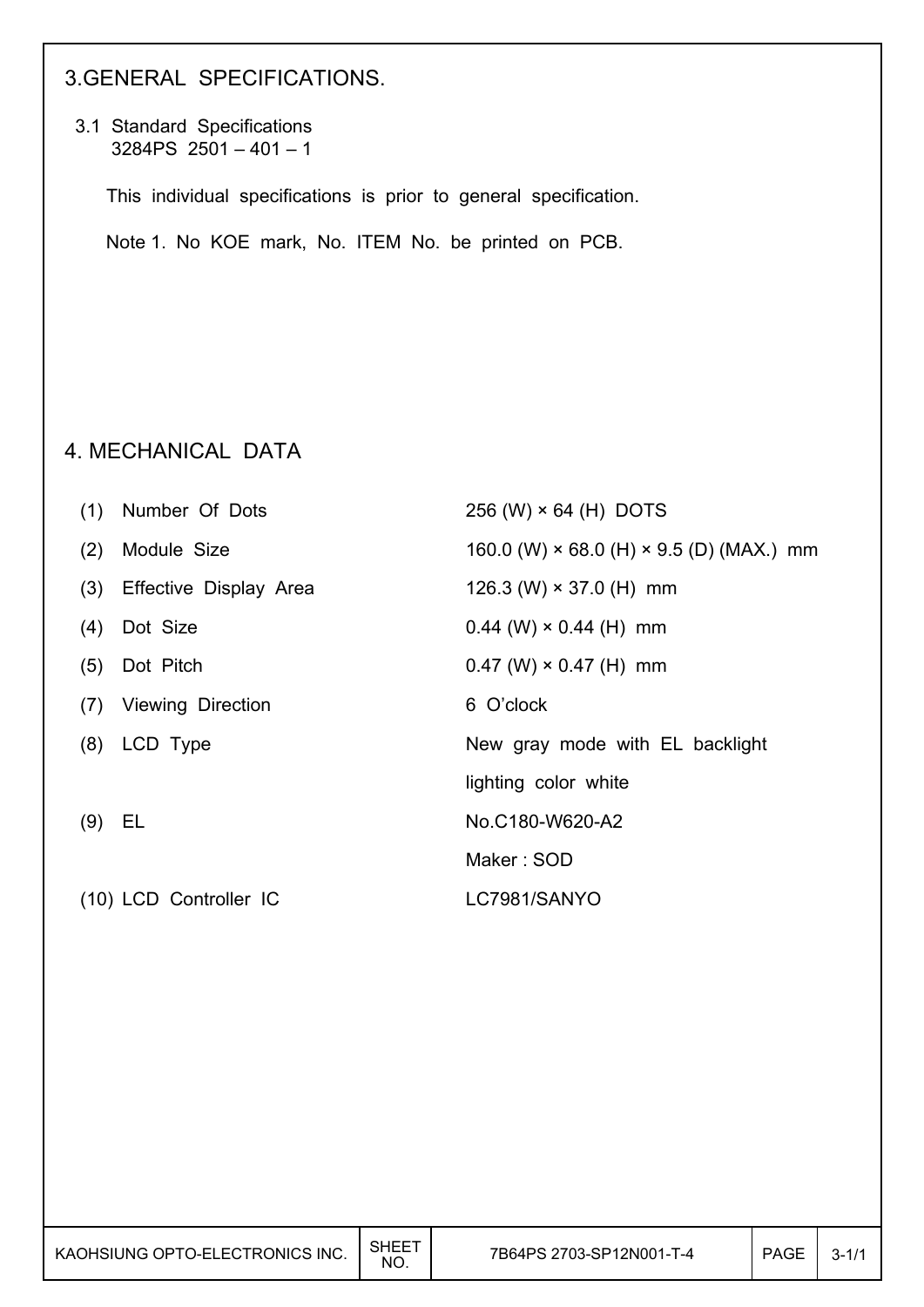# 5. ABSOLUTE MAXIMUM RATINGS

| $5.1$ $\equiv$ $0.00$ ; $0.00$ ; $\equiv$ $0.000$ ; $0.000$ ; $0.000$ ; $0.000$ ; $0.000$ ; $0.000$ ; $0.000$ ; $0.000$ ; $0.000$ ; $0.000$ ; $0.000$ ; $0.000$ ; $0.000$ ; $0.000$ ; $0.000$ ; $0.000$ ; $0.000$ ; $0.000$ ; $0.000$ ; $0.000$ ; $0.000$ ; |               |                          |                |            |             |              |  |  |
|-------------------------------------------------------------------------------------------------------------------------------------------------------------------------------------------------------------------------------------------------------------|---------------|--------------------------|----------------|------------|-------------|--------------|--|--|
| ITEM                                                                                                                                                                                                                                                        | <b>SYMBOL</b> | MIN.                     | TYP.           | MAX.       |             | UNIT COMMENT |  |  |
| Power Supply For Logic                                                                                                                                                                                                                                      | VDD - VSS     | 0                        |                | 7.0        | V           |              |  |  |
| Power Supply For Drive                                                                                                                                                                                                                                      | VDD - VEE     | 0                        |                | 22.0       | V           |              |  |  |
| Input Voltage                                                                                                                                                                                                                                               | VI            | <b>VSS</b>               | $\blacksquare$ | <b>VDD</b> | v           |              |  |  |
| Static Electricity                                                                                                                                                                                                                                          |               | $\overline{\phantom{0}}$ |                | 100        | V           |              |  |  |
|                                                                                                                                                                                                                                                             | <b>VEL</b>    |                          |                | AC150      | <b>Vrms</b> |              |  |  |
| <b>EL Power Supply</b>                                                                                                                                                                                                                                      | fEL           | 50                       |                | 1000       | HZ          | AC100Vrms    |  |  |

5.1 Electrical Absolute Maximum Ratings.

#### 5.2 Environmental Absolute Maximum Ratings.

|                     | <b>OPERATING</b> |                     |                 | <b>STORAGE</b> | <b>COMMENT</b>          |  |
|---------------------|------------------|---------------------|-----------------|----------------|-------------------------|--|
| <b>ITEM</b>         | MIN.             | MAX.                | MIN.            | MAX.           |                         |  |
| Ambient Temperature | $0^{\circ}$ C    | $40^{\circ}$ C      | $-20^{\circ}$ C | $60^{\circ}$ C | Note <sub>2,3</sub>     |  |
| Humidity            | Note1            |                     | Note1           |                | Without Condensation    |  |
| Vibration           |                  | 4.9m/S <sup>2</sup> |                 | $19.6m/S^2$    |                         |  |
|                     |                  | (0.5G)              |                 | (2G)           |                         |  |
| Shock               |                  | $29.4 \text{m/s}^2$ |                 | 490.0m/ $S^2$  | <u> 국</u> XYZ Direction |  |
|                     |                  | (3G)                |                 | (50G)          |                         |  |
| Corrosive Gas       | Not Acceptable   |                     | Not Acceptable  |                |                         |  |

Note 1: Ta  $\leq 40^{\circ}$ C : 85%RH max.

Ta >  $40^{\circ}$ C : Absolute humidity must be lower than the humidity of 85%RH at  $40^{\circ}$ C.

Note 2: Ta  $AT - 20^{\circ}C < 48$ hr.

 $\overline{\phantom{a}}$ 

 $\overline{\phantom{a}}$ 

 Note 3 Background color of LCD changes depending on temperature 0°C : PURPLISH - GRAY

> 25°C : GREENISH - GRAY 40°C : GREEN - GRAY

 $40^{\circ}$ C ~ 50°C : No permanent damage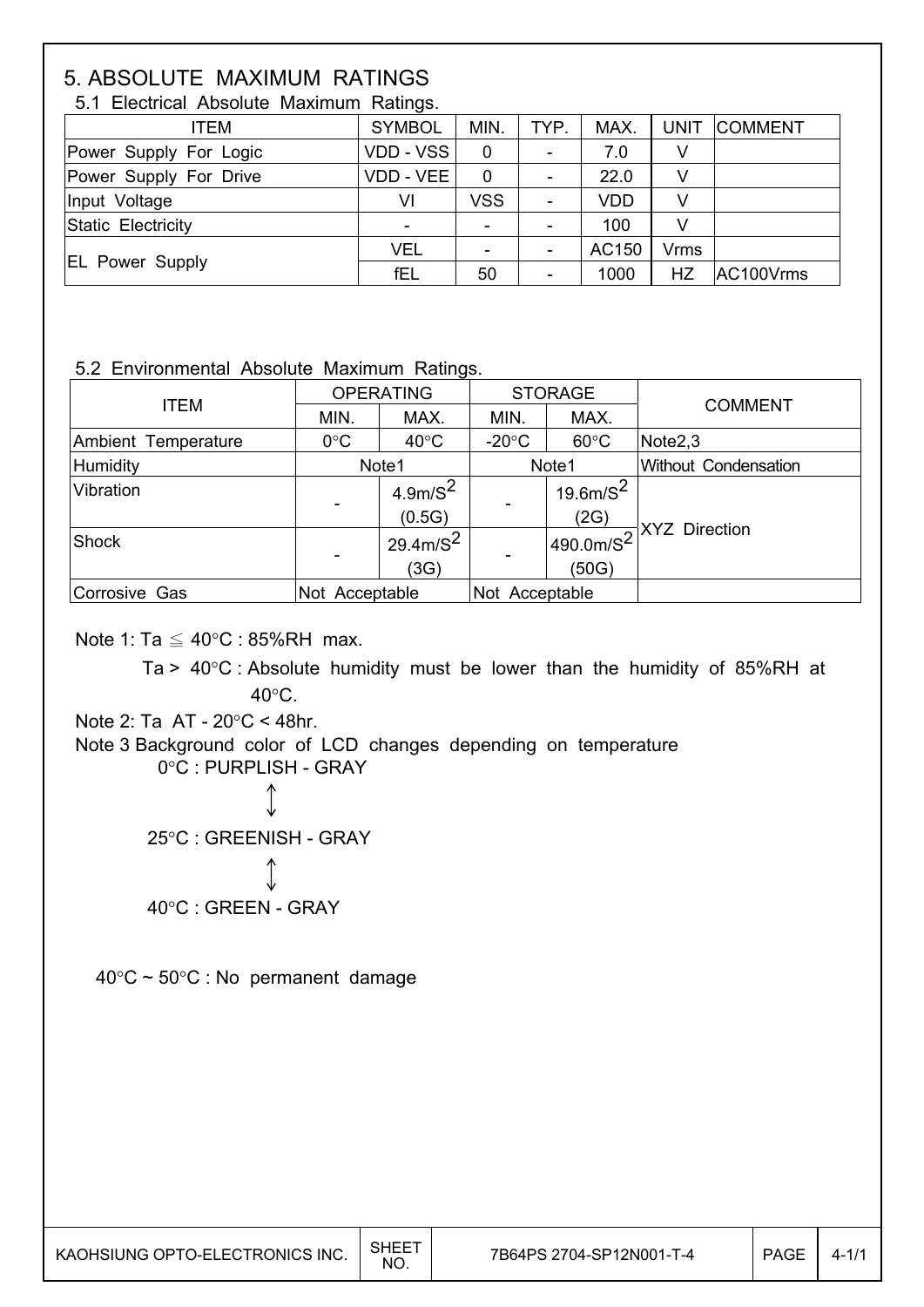# 6. ELECTRICAL CHARACTERISTICS

| <b>ITEM</b>              | <b>SYMBOL</b>        | <b>CONDITION</b>       | MIN.             | TYP.    | MAX.             | <b>UNIT</b> |
|--------------------------|----------------------|------------------------|------------------|---------|------------------|-------------|
| Logic Circuit Power      | <b>VDD - VSS</b>     |                        | 4.75             | 5.0     | 5.25             | V           |
| Supply Voltage           |                      |                        |                  |         |                  |             |
| <b>LC Driver Circuit</b> |                      |                        |                  |         |                  | V           |
| Power Supply Voltage     | <b>VEE - VSS</b>     |                        | $-12.5$          | $-13.0$ | $-13.5$          |             |
| Input Voltage Note1      | H ViH                |                        | $0.8 \times VDD$ |         | <b>VDD</b>       | $\vee$      |
|                          | L ViL                |                        | 0                |         | $0.2 \times VDD$ | V           |
| Input Leak Current       | lin                  |                        | $-5.0$           |         | 5.0              |             |
| Output Leak Current      | lout                 |                        | $-10.0$          |         | 10.0             | μA          |
| Clock Frequency Note2    | fCL <sub>2</sub>     |                        |                  |         | 1.2              | <b>MHz</b>  |
| Power Consumption        | <b>PW</b>            | $VDD = 5.0V$           |                  |         | 250              |             |
|                          |                      | Ta = $25^{\circ}$ C    |                  |         |                  | mW          |
| Recommended LC Driving   | VDD - V0             | $Ta = 0^{\circ}C$      |                  | 16.2    |                  |             |
| Voltage Note3            | $\theta = 0^{\circ}$ | Ta = $25^{\circ}$ C    |                  | 15.3    |                  | V           |
|                          | $\phi = 10^{\circ}$  | Ta = $40^{\circ}$ C    |                  | 14.7    |                  |             |
| EL Power Supply Note4    | <b>VEL</b>           | $f_{EL} = 400$ HZ      |                  | 100     |                  | <b>Vrms</b> |
|                          |                      | $V_{EL}$ = 100 $V$ rms |                  |         |                  |             |
|                          | <b>IEL</b>           | $f_{EL} = 400$ HZ      |                  |         | 100              | mArms       |

Note 1: Applied to DB0~DB7,  $\overline{CS}$ , E, R/W, RS.

Note 2: Internal clock

 Note 3: Recommended LC driving voltage may fluctuate about +/-0.5V by each module.

Note 4: Recommended EL Inverter : NEL – D32 – 48. Maker : NEC

#### 7. OPTICAL DATA

Ta=25°C VDD=5.0V VEE=-13.0V VDD-V0=15.3V

| <b>ITEM</b>           |                     | <b>SYMBOL CONDITION</b>                  | MIN. | TYP. | MAX. | <b>UNIT</b>              | <b>NOTE</b> |
|-----------------------|---------------------|------------------------------------------|------|------|------|--------------------------|-------------|
| Viewing Area          | $\phi$ 2 - $\phi$ 1 | $K = 1.4$                                |      | 40   |      | deg.                     |             |
| Contrast Ratio        | Κ                   | $\phi = 10^{\circ} \theta = 0^{\circ}$   |      | 3.0  |      | $\overline{\phantom{0}}$ |             |
| Response Time         | tr(rise)            | $\phi = 10^{\circ} \theta = 0^{\circ}$   |      | 250  | 400  | ms                       |             |
|                       | tf(fall)            | $\phi = 10^{\circ}$ $\theta = 0^{\circ}$ |      | 300  | 450  | ms                       |             |
| <b>IEL Brightness</b> | <b>BEL</b>          | $\phi = 10^{\circ} \theta = 0^{\circ}$   |      | 10.0 |      | cd / $m2$                |             |

Note 1: See general specifications for definition of optical characteristics.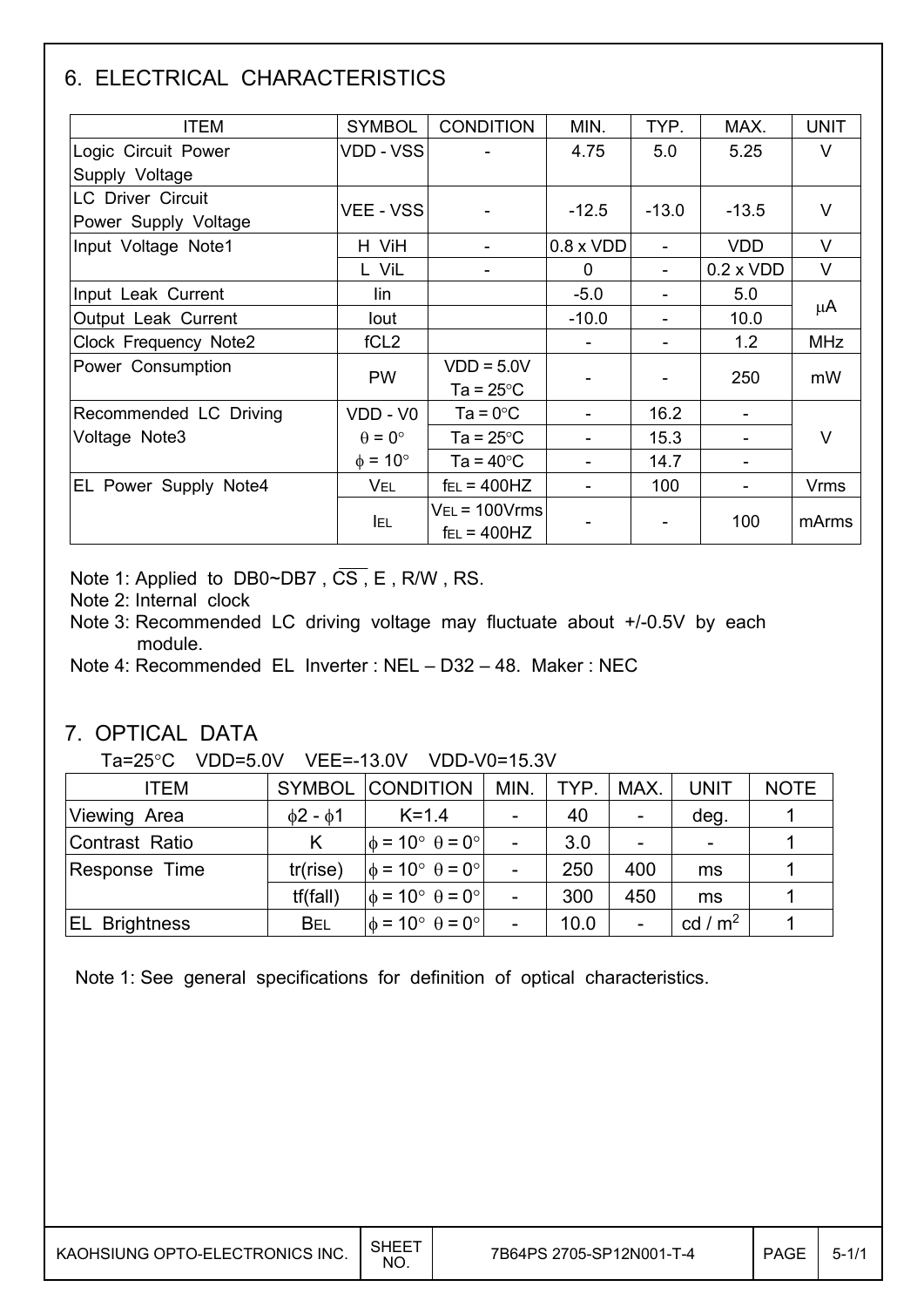## **8.DIMENSIONAL OUTLINE**



 $|6 - 1/3|$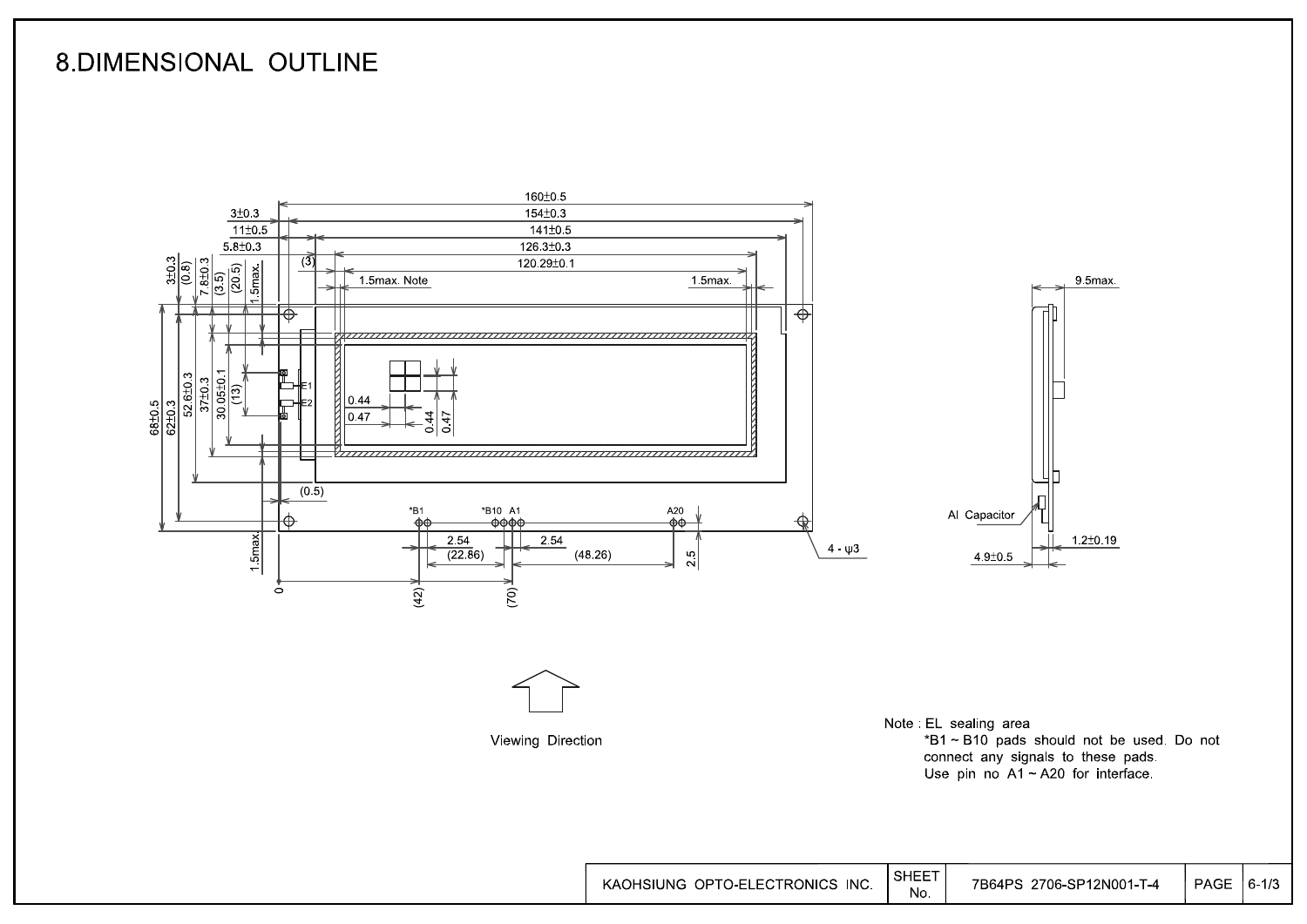

| PIN No.        | <b>SYMBOL</b>  | <b>FUNCTION</b>                 |
|----------------|----------------|---------------------------------|
| A1             | <b>VSS</b>     | Ground                          |
| A2             | <b>VDD</b>     | Power Supply For Logic          |
| A3             | V <sub>0</sub> | Power Supply For LCD Drive      |
| A4             | <b>RS</b>      | <b>Register Select</b>          |
| A <sub>5</sub> | R/W            | Read/Write                      |
| A <sub>6</sub> | E.             | Enable                          |
| $A7 - 14$      | DB0~DB7        | Data Bus                        |
| A15            | <b>CS</b>      | Chip Select                     |
| A16            | <b>RES</b>     | Reset                           |
| A17            | VEE            | Power Supply For LCD            |
| $A18 - 20$     | <b>NC</b>      | No Connection                   |
| E1             | <b>VEL</b>     | <b>EL Driving Voltage</b>       |
| E2             | <b>VEL</b>     | <b>EL Driving Voltage</b>       |
|                |                | Note 2: Internal pin connection |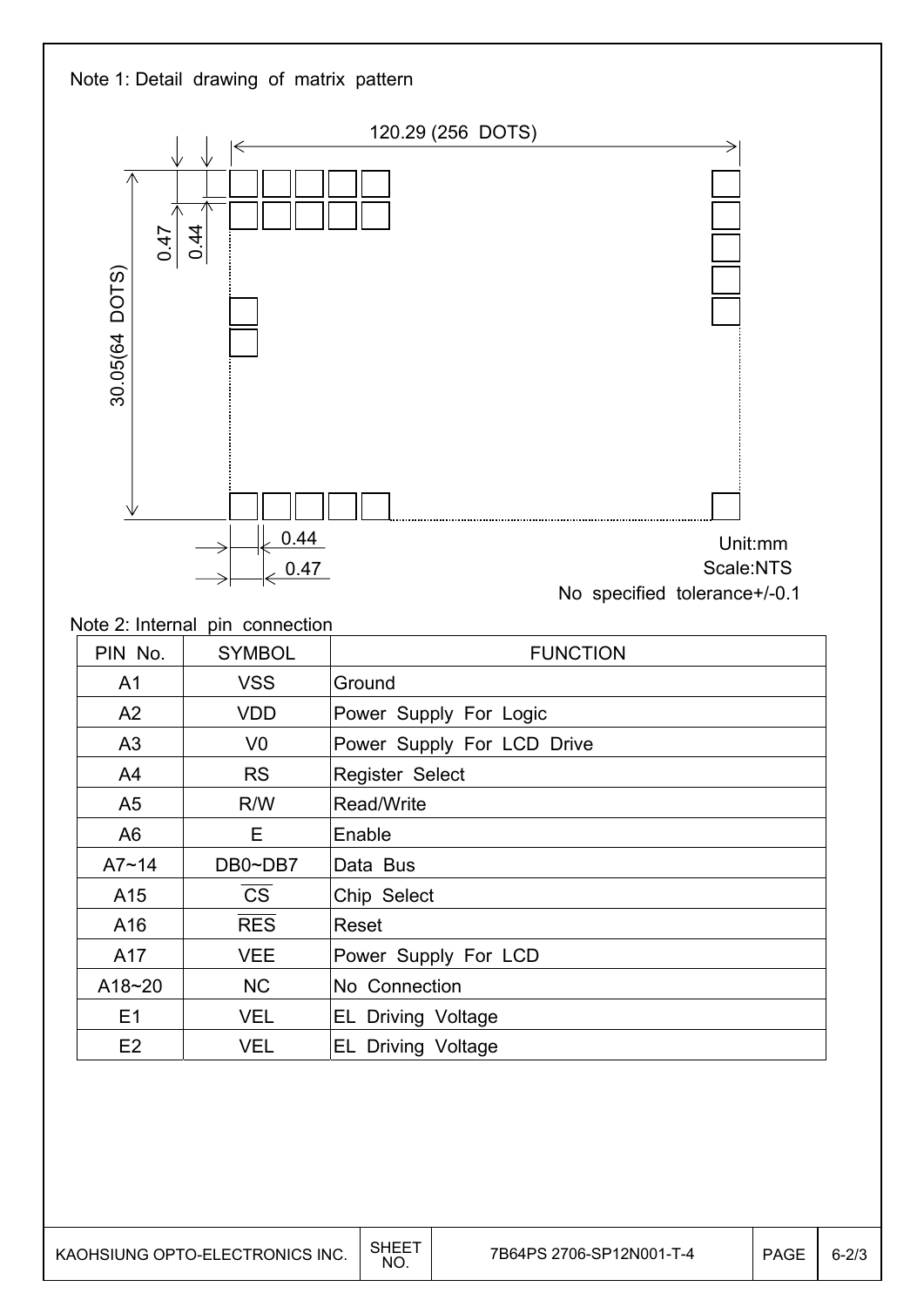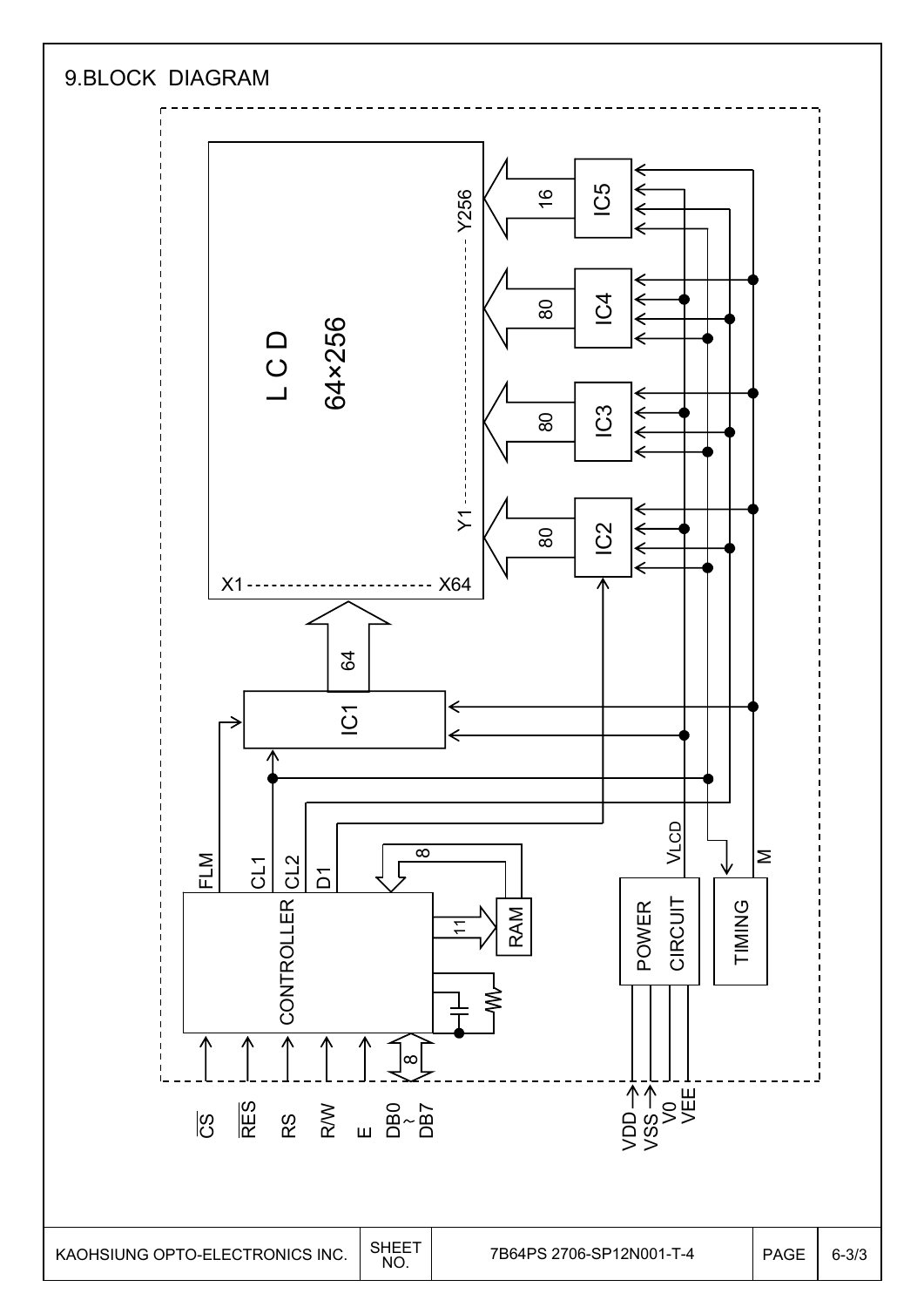

#### Ta = 0 to + 50 $^{\circ}$ C, V<sub>DD</sub> = 5V $\pm$ 5%, GND = 0V

|                         |                  | Conditions    |     |     |     |      |
|-------------------------|------------------|---------------|-----|-----|-----|------|
| Parameter               | Symbol           |               | min | typ | max | Unit |
| Address setup time      | t <sub>AS</sub>  |               | 90  |     |     | ns   |
| Address hold time       | t <sub>АН</sub>  |               | 10  |     |     | ns   |
| Data delay time (read)  | t <sub>DDR</sub> | $C_L$ = 50 pF |     |     | 140 | ns   |
| Data hold time (read)   | $t_{\sf DHR}$    |               | 10  |     |     | ns   |
| Data setup time (write) | t <sub>DSW</sub> |               | 220 |     |     | ns   |
| Data hold time (write)  | t <sub>DHW</sub> |               | 20  |     |     | ns   |

I